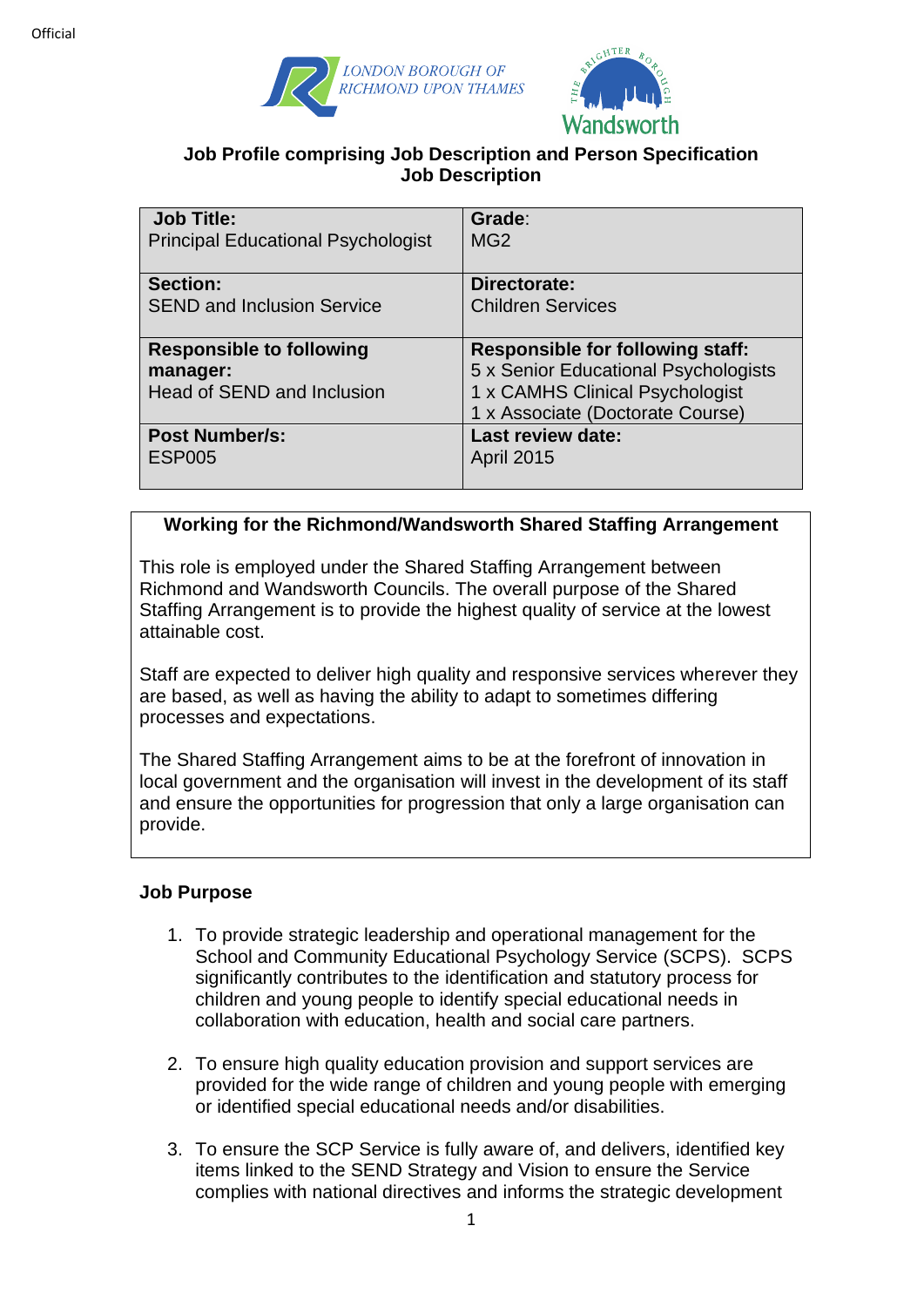



of SEND policy and practice across the Local Authority to ensure high quality educational provision for learners with special educational needs and disabilities.

- 4. To be accountable for the professional practice, professional leadership, management, deployment, health and safety, induction, supervision and continuing professional development of Educational Psychologists within the Service.
- 5. To work as an integral member of the SEND leadership group in ensuring our local area response to deliver improved outcomes for children and young people with SEND.

### **Specific Duties and Responsibilities**

- **1. Service Delivery:**
	- a) To ensure maintenance of high quality service delivery and improvements for vulnerable children and young people in Wandsworth within the context of the legislative and Council changes
	- b) To oversee planning, development and delivery of an effective Team Plan for the Educational Psychology Team and to be responsible for ensuring Wandsworth can provide a comprehensive and coherent service to children, young people, families, schools and the wider community in order to improve outcomes for children and young people.
	- c) To oversee the quality and standards of services provided to comply with codes of professional ethics and competencies of the Health and Care Professions Council (HCPC) and the British Psychological Society
	- d) To plan, develop and deliver and effective and comprehensive Traded Service ensuring that this remains high quality and effective, whilst remaining financially sustainable.
	- e) To ensure the Educational Psychology Team provide effective advice and support to children, young people, families, schools, settings and Post 16 providers and other agencies.
	- f) To ensure the implementation of a workforce development plan across the complete service, leading to the recruitment and retention of high calibre staff and ensuring employees develop the appropriate skills and knowledge to effectively fulfil their duties.
	- g) To provide a timely and appropriate response to children, young people and educational settings in relation to critical incidents or events.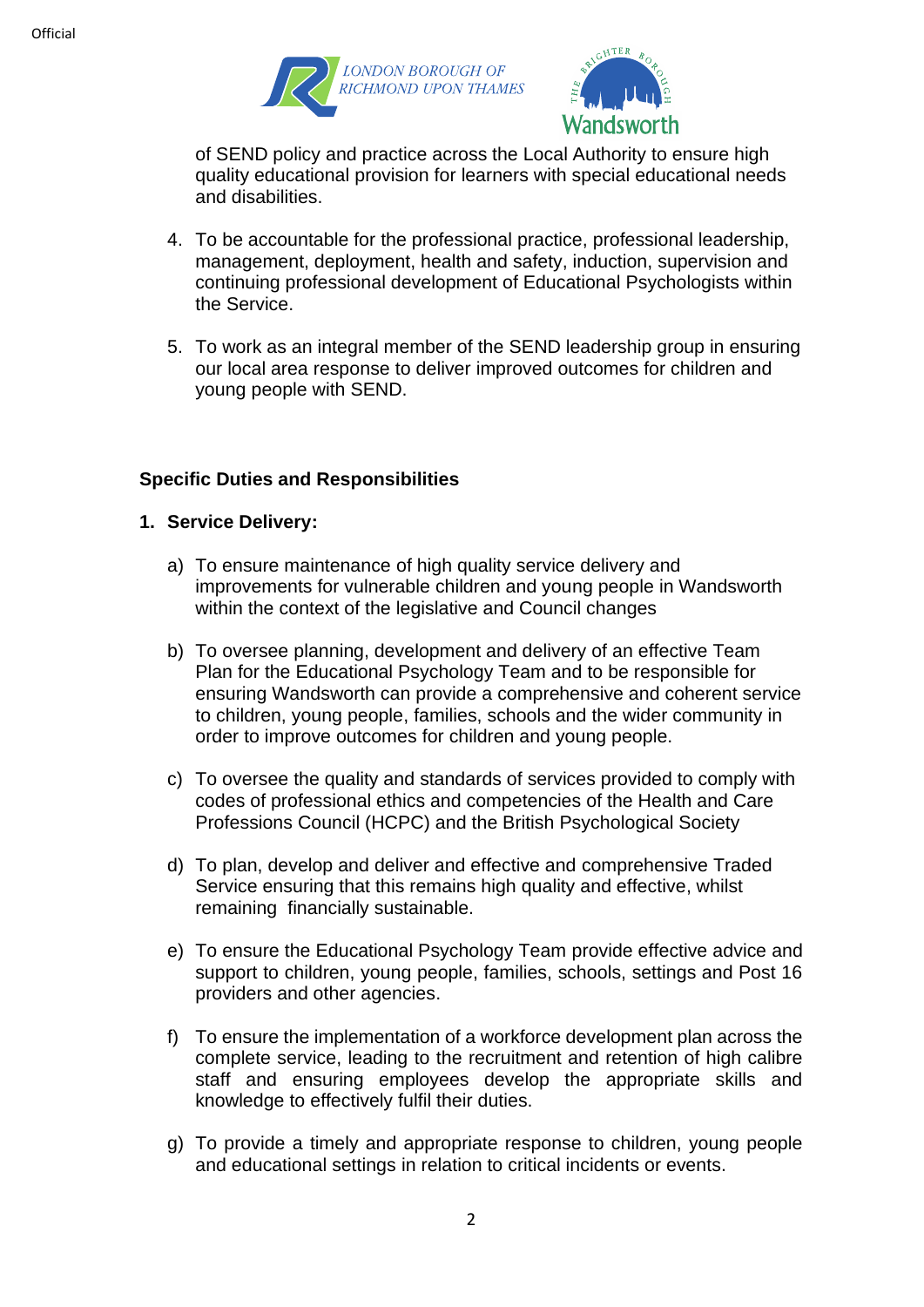



h) To enhance the development of Tier 2 mental health services for children, young people and their families, including support for schools, working closely with other agencies and stakeholders.

## **2. Strategic Planning and Operational Service Delivery**

- 1. To develop and implement associated strategic and operational plans in collaboration with service colleagues and partners (including health commissioners and providers and schools and parents/ families) within the wider context of the SEND Reform and the SEND Strategy.
- 2. To work with partners to ensure Wandsworth has an effective quality assurance framework in place for all aspects of SEND delivery and performance, that is regularly reviewed and updated to reflect any change in practice.
- 3. To ensure that SEND is a key part of the Council's Joint Strategic Needs Analysis (JSNA) and that data analysis and other performance information is used to inform decision making and future strategy.
- 4. To secure effective partnership arrangements with health commissioners, educational providers and parents/ families to ensure that the local area is effective in meeting its obligations with regards to all children and young people with SEND.
- 5. To work with the Head of Children's Services Commissioning to lead the development and implementation of the Special School Place Planning Strategy in collaboration with colleagues and partners with a view to ensuring local education provision for children and young people with SEND meets demand.
- 6. To lead the process of enabling and ensuring that children and young people with SEND access their education entitlement in accordance with legislative and statutory requirements and the Special Education Needs Code of Practice: 0 – 25.
- 7. To ensure that ECHP assessments are produced in a timely manner and meet statutory timescales. All EHCPs must meet expected standards of excellent content and quality.
- 8. To ensure that there are appropriate decision making processes in place to ensure children and young people are placed in appropriate placements providing the best value for money. To work with colleagues across services including health to ensure all partners are effectively involved as required.
- 9. To support and challenge education providers so that children and young people with SEND attend quality educational provision, are supported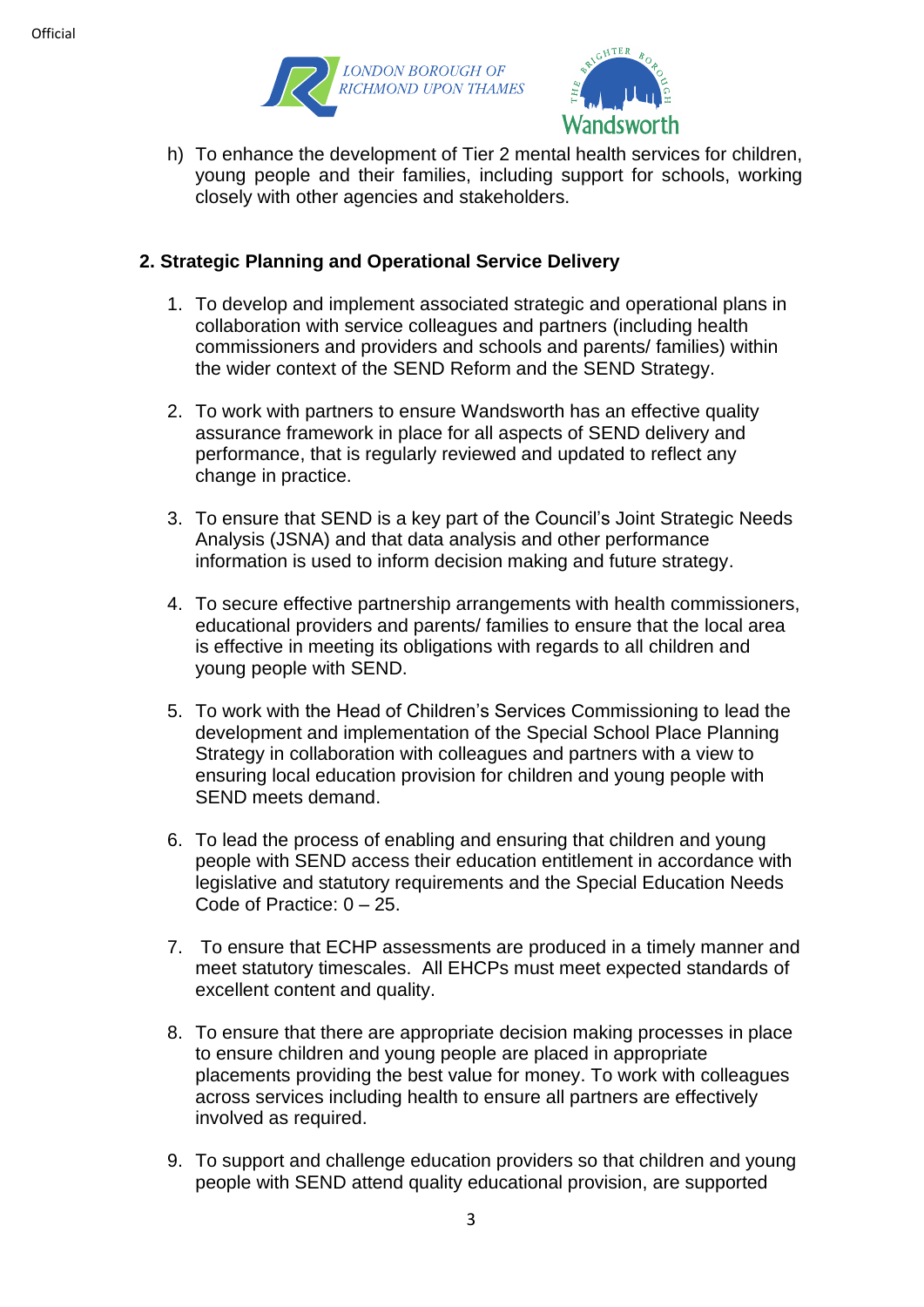



and educated so they achieve well in early years, in school and at college.

- 10.To provide leadership for, and oversight of, special resource base provision in the borough, working in collaboration with commissioning colleagues to ensure SLAs are effectively developed with all providers and performance appropriately monitored;
- 11.Providing direction, support and training (where required) to operational services and other agencies, enabling them to provide a high quality services which fulfils the statutory obligations to SEND children, young people and their families;
- 12.To work with colleagues in the Council, partners and parents to promote and enable the inclusion of children and young people with SEND as part of the wider approach to inclusion of all children and young people so that their education, health and care needs may be met.
- 13.To support the transformation of services in a robust and safe manner supporting the delivery of improvements and efficiency ensuring that services provide the best possible value for money.
- 14.To promote the welfare and safeguarding of children, young people and their families by ensuring that identified risks are minimised, protective factors strengthened and that children, young people and vulnerable adults are effectively safeguarded.
- 15.To work with Members and take strategic responsibility for the future direction of the operational service, to include presenting options on making services more commercially viable in an age of increased demand and reduced resources.
- 16.To assist the Director of Children's Services to inform and advise local and national Government, multi-agency bodies, the media and the public on issues relating to SEND Services and the broader span of children's services.
- To ensure appropriate responses to complaints and member enquiries within agreed timescales. Lead on required action and ensure analysis of complaints and enquiries contributes to service planning.
- To contribute to a range of interagency, regional and national strategic forums and review service delivery approaches and practice to effectively meet needs as defined above.
- To lead and champion a culture of strong partnership working across all disciplines. To ensure the delivery of good standards of assessment, outcome planning, care support and personalised support and to work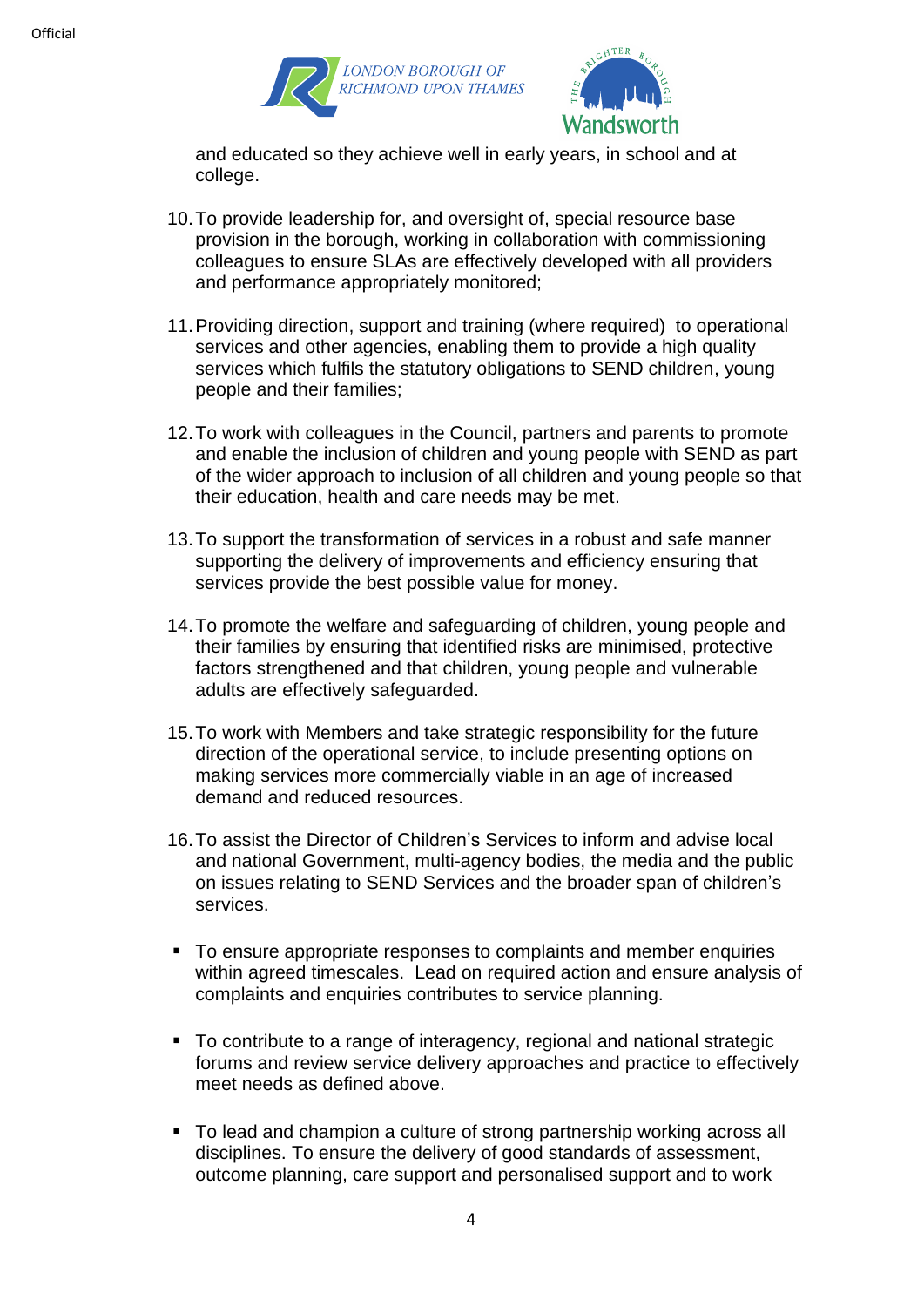



with the health services and school colleagues to develop integrated approaches to service delivery.

- To maintain an overview of all court and legal proceedings ensuring that planning is of a high quality, timely, and adheres to judicial protocol.
- To stimulate and support the meaningful involvement of families in service development and evaluation as part of the council's commitment to putting residents first, and children at the heart of our practice. This is to include hard to reach parental groups.
- To ensure clear Service Level Agreements (SLAs) are in place where appropriate, covering all aspects of service delivery with performance and response levels, together with the escalation process of SLAs if they are not met
- To ensure services are planned and delivered in the light of developing local and national priorities.
- To work in collaboration with the school community, further education and higher education providers, specialist provision, training providers and employers to enable the progression of children and young people with SEND.

### **5. Financial & Resource Management**

- To take responsibility for the effective management and oversight of the allocated budget for the SCPS Service
- To ensure all purchasing and procurement is conducted in line with the corporate guidelines with appropriate use of the Council's financial systems.
- To ensure that all workforce expenditure is compliant with corporate guidance and that any temporary resource is purchased through the Council's agency contracts.
- To manage and report on large complex service and staffing budgets linked to the delivery of the service area.

### **6. Continuous Improvement**

- To implement continuous monitoring of individual and team performance and compliance to ensure statutory processes are delivered
- To work collaboratively with colleagues within the Council and with partners to develop improvement initiatives.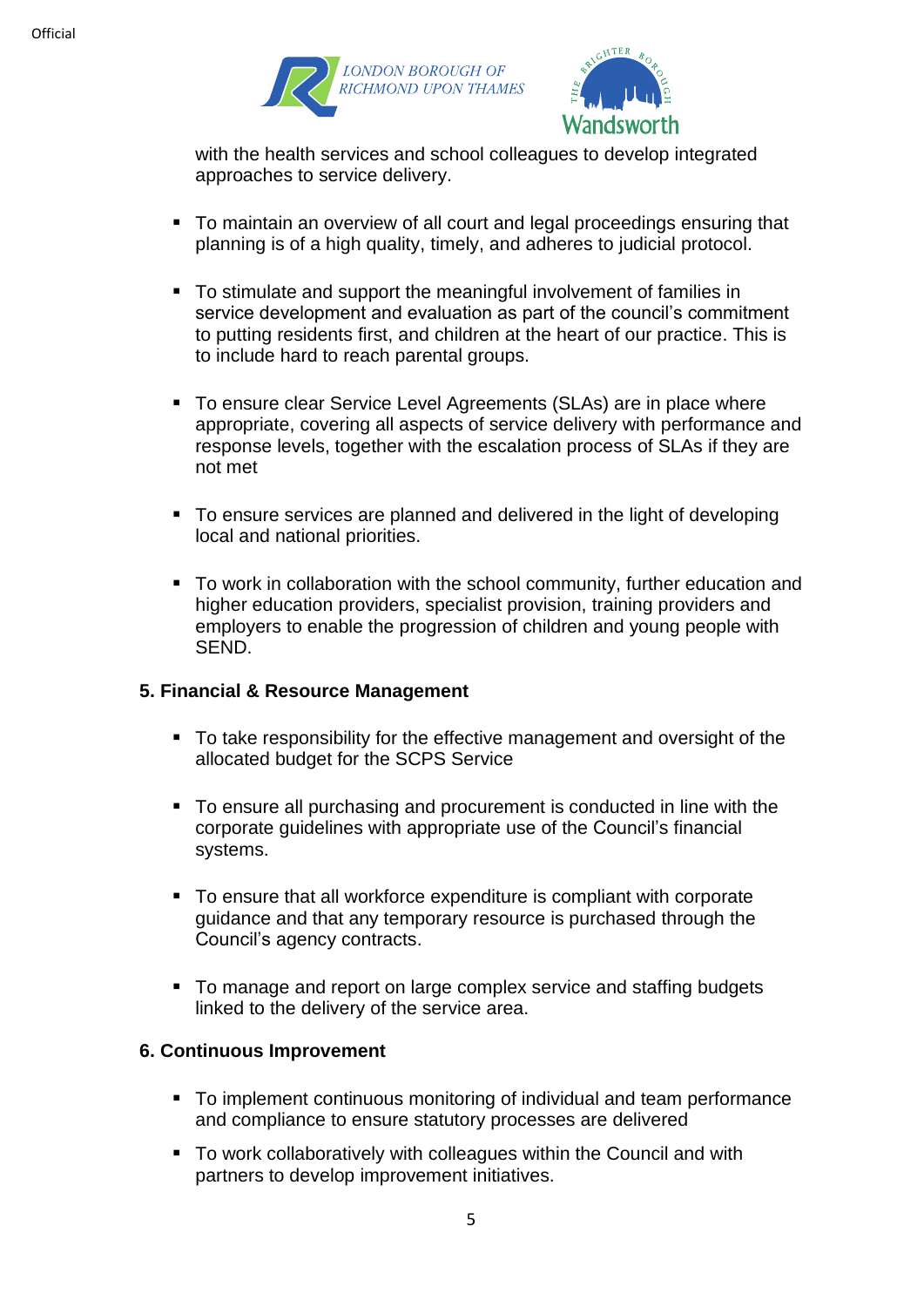



■ To deliver continuous service improvement with a focus on delivering improved outcomes for Children, Young people and their families, whilst making more effective use of resources.

## **Generic Duties and Responsibilities**

- To contribute to the continuous improvement of the services of the Boroughs of Wandsworth and Richmond.
- To comply with relevant Codes of Practice, including the Code of Conduct and policies concerning data protection and health and safety.
- To adhere to security controls and requirements as mandated by the SSA's policies, procedures and local risk assessments to maintain confidentiality, integrity, availability and legal compliance of information and systems
- To promote equality, diversity, and inclusion, maintaining an awareness of the equality and diversity protocol/policy and working to create and maintain a safe, supportive and welcoming environment where all people are treated with dignity and their identity and culture are valued and respected.
- To understand both Councils' duties and responsibilities for safeguarding children, young people and adults as they apply to the role within the council.
- The Shared Staffing Arrangement will keep its structures under continual review and as a result the post holder should expect to carry out any other reasonable duties within the overall function, commensurate with the level of the post.

### **Additional Information**

- Ability to work flexibly including out of hours to meet the needs of the service.
- Complete other reasonable tasks in order to fulfil role purpose or as required by management.

### **Team structure**

Please see additional document.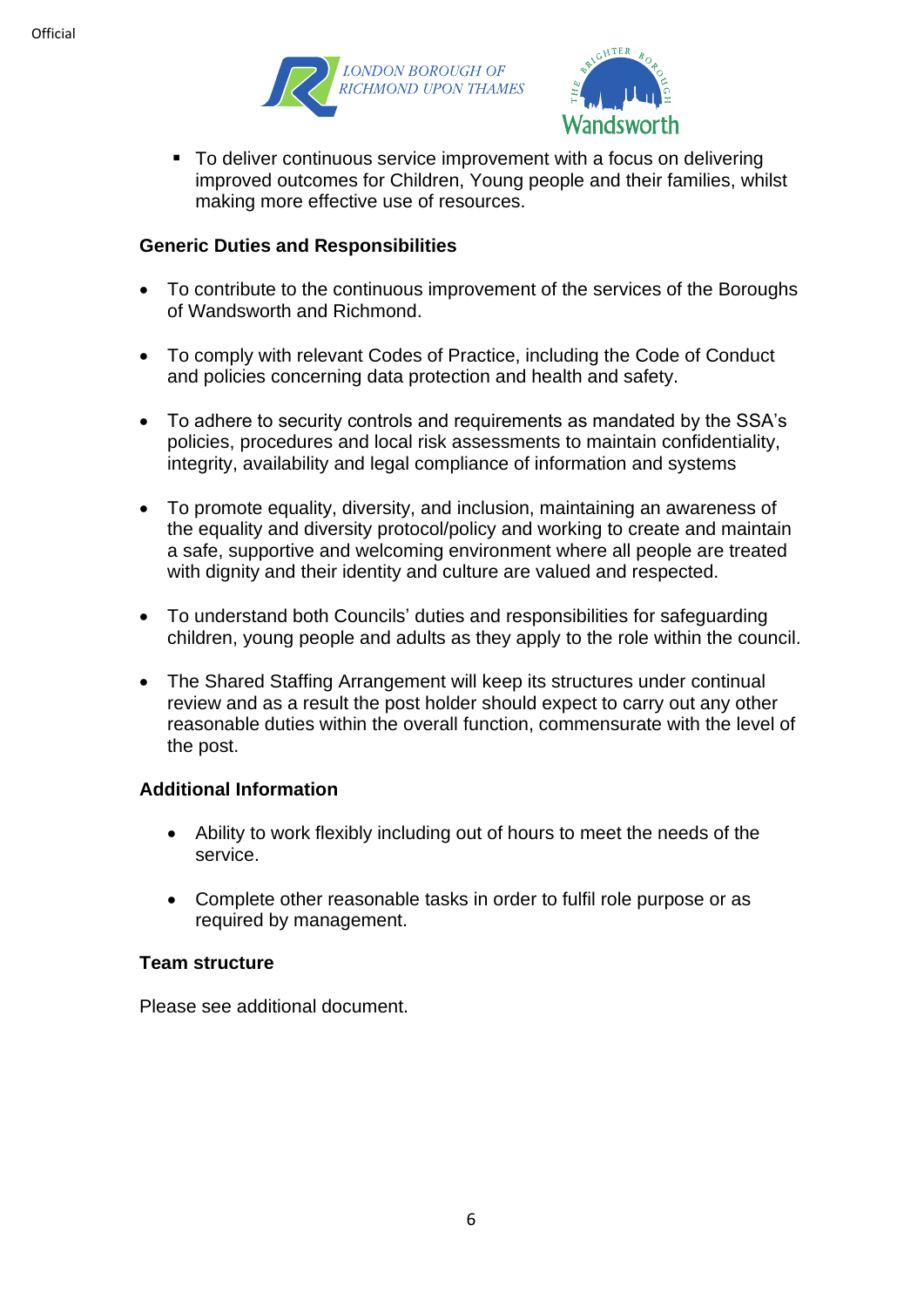



### **Person Specification**

| <b>Job Title:</b><br><b>Principal Educational</b><br><b>Psychologist</b> | Grade:<br>MG <sub>2</sub>            |
|--------------------------------------------------------------------------|--------------------------------------|
| <b>Section:</b>                                                          | Directorate:                         |
| Education                                                                | <b>Children Services</b>             |
| <b>Responsible to:</b>                                                   | <b>Responsible for:</b>              |
| Head of SEND and Inclusion                                               | 5 x Senior Educational Psychologists |
|                                                                          | 1 x CAMHS Clinical Psychologist      |
|                                                                          | 1 x Associate (Doctorate Course)     |
| <b>Post Number/s:</b>                                                    | <b>Last Review Date:</b>             |
| <b>ESP005</b>                                                            | <b>April 2015</b>                    |

### **Our Values and Behaviours**

The values and behaviours we seek from our staff draw on the high standards of the two boroughs, and we prize these qualities in particular:

**Being open.** This means we share our views openly, honestly and in a thoughtful way. We encourage new ideas and ways of doing things. We appreciate and listen to feedback from each other.

**Being supportive.** This means we drive the success of the organisation by making sure that our colleagues are successful. We encourage others and take account of the challenges they face. We help each other to do our jobs.

**Being positive.** Being positive and helpful means we keep our goals in mind and look for ways to achieve them. We listen constructively and help others see opportunities and the way forward. We have a 'can do' attitude and are continuously looking for ways to help each other improve.

| <b>Person Specification Requirements</b>                                                                                                                                                                                            | <b>Assessed</b><br>by<br>A<br>& I/T/C<br>(see below<br>for<br>explanation) |
|-------------------------------------------------------------------------------------------------------------------------------------------------------------------------------------------------------------------------------------|----------------------------------------------------------------------------|
| Knowledge                                                                                                                                                                                                                           |                                                                            |
| Detailed knowledge and extensive experience of legislative and<br>statutory requirements relating to children and adults with SEND and<br>the Special Education Needs Code of Practice: $0 - 25$ and Ofsted<br>and CQC requirements | A.I                                                                        |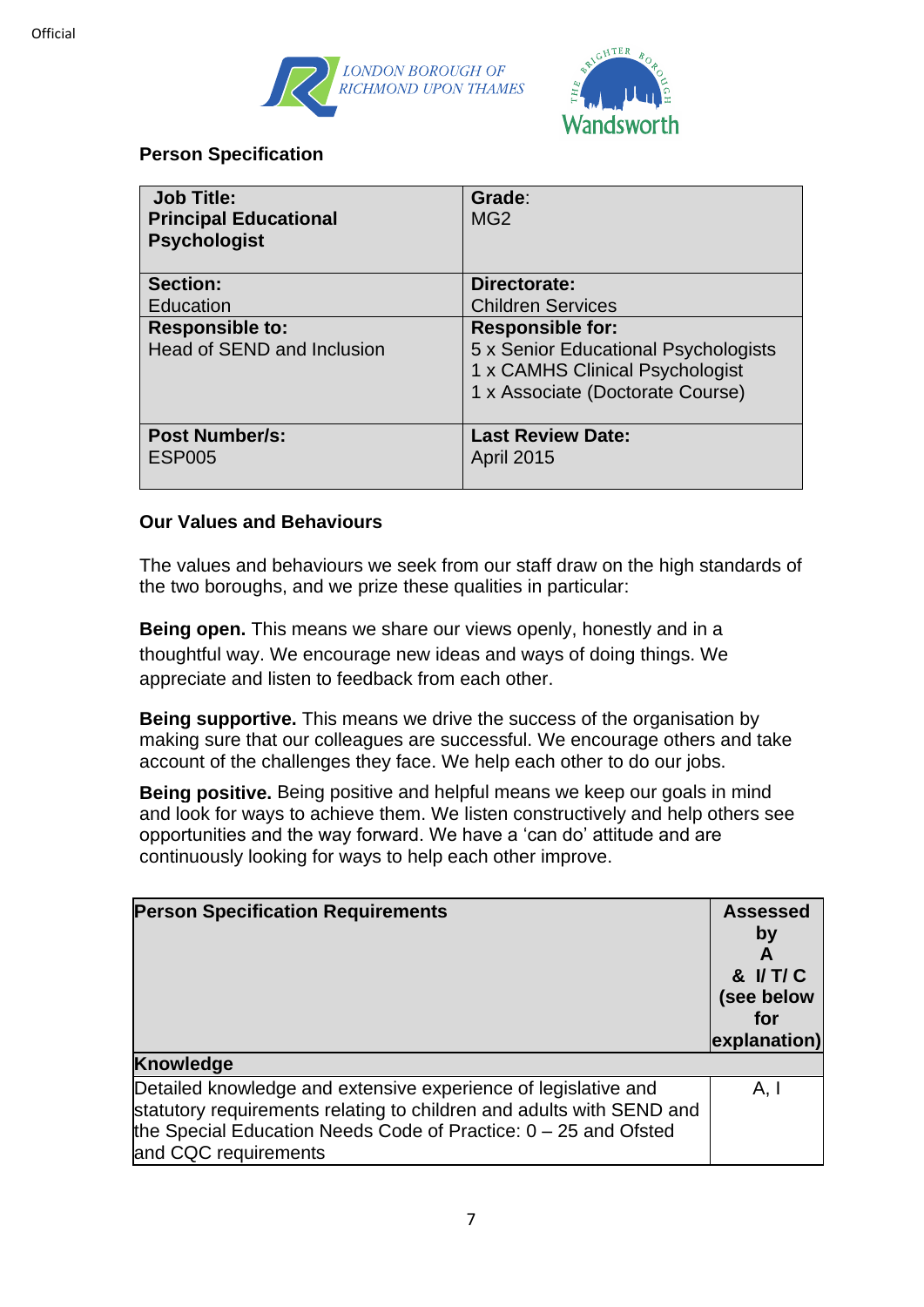



| Detailed knowledge and extensive experience of Health and Care<br>Professions Council (HCPC) and the British Psychological Society<br>and recognised Quality Standards for Psychology Services                         | A,I  |
|------------------------------------------------------------------------------------------------------------------------------------------------------------------------------------------------------------------------|------|
| Knowledge and understanding of local and national policy and<br>ongoing changes to the landscape in relation to services within the<br>postholder's portfolio                                                          | A, I |
| In depth understanding of the key challenges facing education, health<br>and social care for individuals with SEND                                                                                                     | A, I |
| Sound, demonstrable knowledge of safeguarding and child protection<br>policy and practice                                                                                                                              | A, I |
| Knowledge of strategic planning and quality assurance frameworks<br>and how to lead and manage change                                                                                                                  | A, I |
| <b>Experience</b>                                                                                                                                                                                                      |      |
| A successful track record of experience as a senior Educational<br>Psychologist demonstrating the skills to lead and supervise a team of<br><b>Educational Psychologists</b>                                           | A, I |
| Experience of working with and managing multi-disciplinary and multi-<br>agency teams                                                                                                                                  | A, I |
| Managing a traded service budget or establishing a service<br>commissioned by a number of different organisations including<br>schools                                                                                 | A, I |
| Experience of partnership working with a wide range of stakeholders<br>from the statutory, private and voluntary sector including education<br>providers and health commissioners and providers                        | A, I |
| Experience of designing and implementing innovative change which<br>will deliver legislative requirements and improve services                                                                                         | A, I |
| Experience of involving the community specifically parents/ families,<br>children and young people and other stakeholders in service design<br>and delivery                                                            | A, I |
| Experience of Research methodologies and the ability to lead<br>projects                                                                                                                                               | A, I |
| Experience of effective working with elected Members, central<br>government and government agencies                                                                                                                    | A, I |
| <b>Skills</b>                                                                                                                                                                                                          |      |
| An appreciation of the potential implications the role of the<br>psychologist has for others, particularly those from diverse<br>backgrounds and an understanding of the Council's practice in this<br>larea           | A, I |
| The ability to organize, initiate, schedule, plan, implement and<br>evaluate aspects of work of the SCP Service to maintain accurate<br>and up to date records and data.                                               | A, I |
| Ability to challenge and support providers and partners to ensure the<br>best possible services are provided to meet the needs of children and<br>young people with SEND                                               | A, I |
| Excellent oral and written communication skills with t he ability to<br>make clear presentations of facts or ideas appropriate for different<br>audiences and the ability to gather evidence, prioritise and synthesis | A, I |